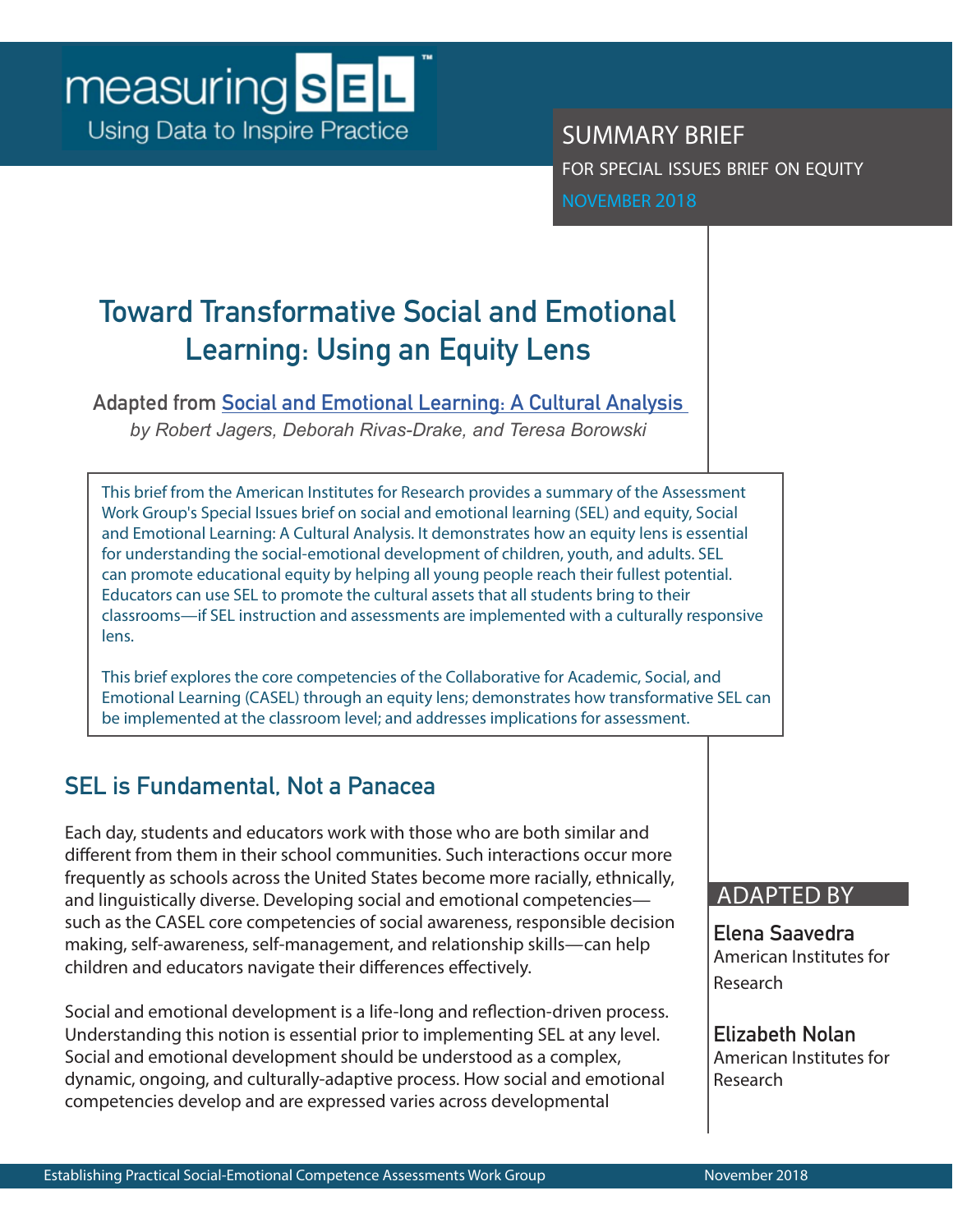stages, race, class, gender, contexts, cultures, and countries. Individuals learn to socialize, or interact with others, and express themselves in a way that is appropriate to the community in which they were raised. Strategies to implement SEL must be responsive to, rather than blunt, these assets and experiences.

In the school setting, building stronger SE competencies starts with teacher and leader reflection. Without careful consideration, our ideas about SEL and how we implement it risk operating from a deficit orientation. In other words, educators might operationalize SEL as a means to "fix" students rather than help them grow and thrive as unique individuals.

# **The Need for Culturally Responsive SEL**

Students can have vastly different perspectives on whether they feel supported and safe in the same classroom, even if educators use their own adult SE competencies. For example, experiencing racial/ ethnic or gender discrimination, economic inequities, and traumatic events can negatively impact how students react to everyday situations with their peers and teachers. But students also develop

WE MUST CONCEPTUALIZE, IMPLEMENT, AND ASSESS SEL IN A WAY THAT IS SENSITIVE TO STUDENTS' CULTURAL ASSETS AND RECOGNIZES THEIR INHERENT STRENGTHS.

unique protective factors to handle these stressful situations and to pursue healthy growth and development which we can consider *assets*.

Practitioners and researchers must conceptualize, implement, and assess SEL in a way that adapts to students' cultural assets and recognizes their inherent strengths. In doing so, students may feel more respected and valued for who they are as

individuals and experience a sense of belonging that is foundational to their learning success. Most existing SEL frameworks and programs have not yet made explicit the connections between students' cultural assets and their social and emotional development. However, as research on the intersection of SEL and equity has emerged, so have conversations for revising frameworks and programs.

# **The Transforming SEL Frameworks Using an Equity Lens**

Social and emotional competencies can be expressed similarly across developmental stages but differently by culture. If educators and leaders implement SEL without regard to students' cultural, racial/ethnic, linguistic, or economic backgrounds, some students may feel more alienated in their classrooms. To ameliorate this concern, educators can rethink and define SEL as *transformative SEL*, a process whereby students and teachers build strong, respectful relationships founded on an appreciation of similarities and differences; learn to critically examine root causes of inequity; and develop collaborative solutions to community and social problems.

TRANSFORMATIVE SEL IS A PROCESS WHERE STUDENTS AND TEACHERS BUILD STRONG, RESPECTFUL RELATIONSHIPS FOUNDED ON AN APPRECIATION OF SIMILARITIES AND DIFFERENCES; LEARN TO CRITICALLY EXAMINE ROOT CAUSES OF INEQUITY; AND DEVELOP COLLABORATIVE SOLUTIONS TO COMMUNITY AND SOCIAL PROBLEMS.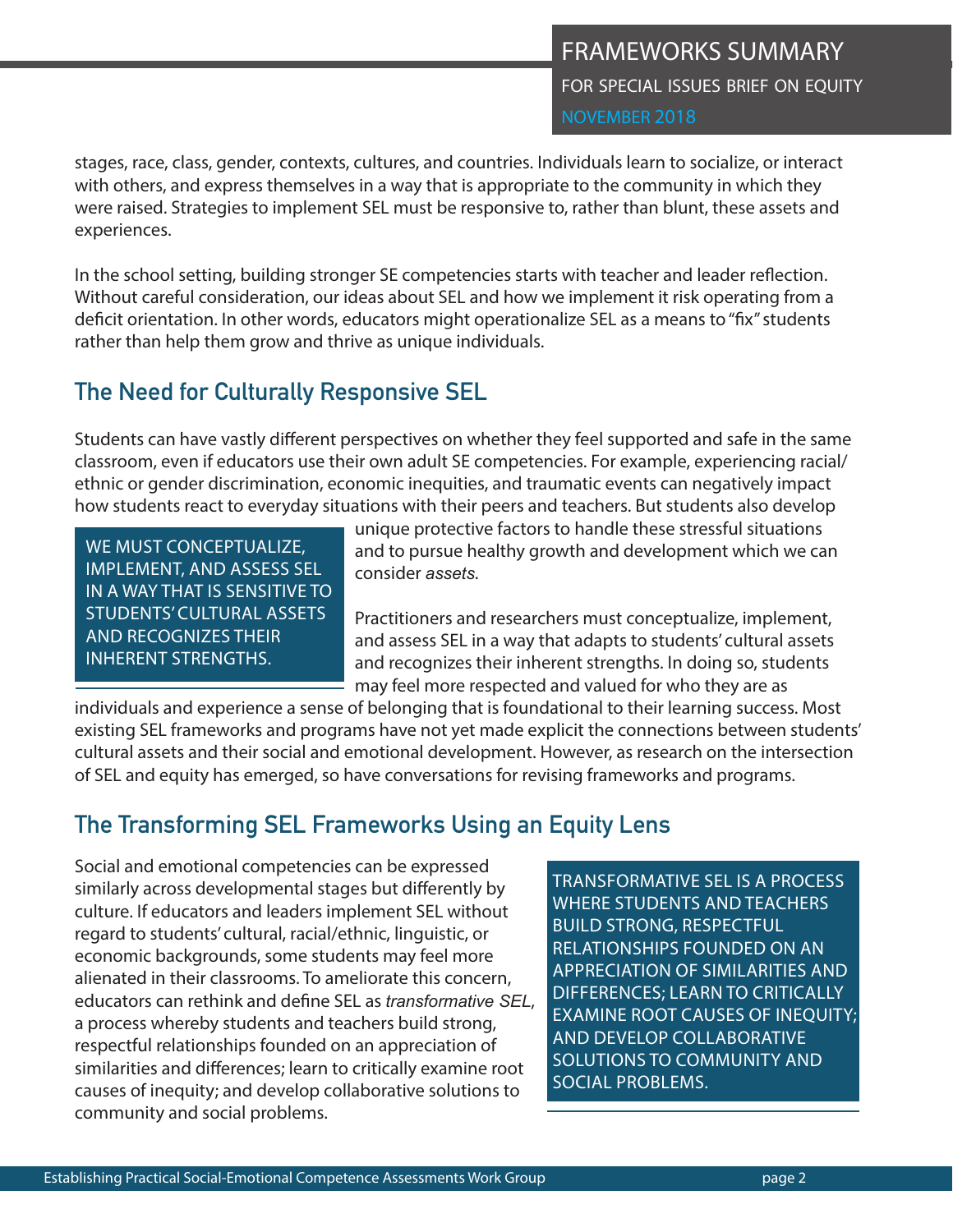# SUMMARY BRIEF

FOR SPECIAL ISSUES BRIEF ON EQUITY

The CASEL core competencies framework, for example, is popular, evidence-based, and easy to understand. The core competencies present an opportunity to revisit key social and emotional competencies through an equity lens. The following are questions to consider as an educator when exploring the CASEL core competencies through an equity lens.

| <b>SELF</b>        | <b>AWARENESS</b>                                                  | Can you recall times or events in which your identity (race/ethnicity, social class status or gender)<br>were made obvious or important to you?<br>In what ways does your identity inform who you are as an educator?<br>What are the relevant similarities and differences in your lived experiences and those of your stu-<br>dents? What are the historical, contextual and personal factors that help explain this?<br>Are you doing everything you can to move your students closer to opportunity?                                                                                                                                                                                                                                                                                                                                                                                                       |
|--------------------|-------------------------------------------------------------------|----------------------------------------------------------------------------------------------------------------------------------------------------------------------------------------------------------------------------------------------------------------------------------------------------------------------------------------------------------------------------------------------------------------------------------------------------------------------------------------------------------------------------------------------------------------------------------------------------------------------------------------------------------------------------------------------------------------------------------------------------------------------------------------------------------------------------------------------------------------------------------------------------------------|
| <b>SELF-</b>       | MANAGEMENT<br>$\bullet$                                           | What is the connection between your sense of wellbeing and the educational experience you pro-<br>vide your students?<br>How do you best support students who experience difficulties outside of the classroom? What<br>about inside the classroom?<br>What are the best strategies for encouraging students to assert themselves in constructive ways?<br>How do you respond when you feel like students aren't engaged in classroom activities?<br>How do your personal preferences/biases affect how you interact with my students?                                                                                                                                                                                                                                                                                                                                                                         |
| SOCIAL             | <b>AWARENESS</b><br>$\bullet$                                     | What does it mean to provide a great education for underserved students?<br>What types of discrimination are experienced in the US? What types of disadvantage are experi-<br>enced by your students?<br>What are the social dynamics among students from different backgrounds in your classes?<br>Do you see differences as deficits or assets to be leveraged?<br>How can what and how you teach better position your students to address their concerns and<br>interests?                                                                                                                                                                                                                                                                                                                                                                                                                                  |
| RELATIONSHIP       | $\bullet$<br>$\bullet$<br>$\bullet$<br>$\bullet$<br><b>SKILLS</b> | To what degree should students have input on what and how they learn?<br>How do you make sure that students help/support each other to grow and learning in positive ways?<br>Do you make every effort to get to know your students and their community?<br>Do you invite students to get to know you?<br>How do you ensure that you create an inclusive, safe learning environment for all of your students?                                                                                                                                                                                                                                                                                                                                                                                                                                                                                                  |
| <b>RESPONSIBLE</b> | $\mathsf{r}$<br>ECISION-MAKING                                    | What educational opportunities can you provide that help diverse<br>HOMES AND COMMUNITIES<br>learners realize their fullest potential?<br><b>SCHOOLS</b><br>How can you help students to become informed and engaged citizens?<br>Are there policies and practices in your school that undermine your<br>SELF-<br>AWARENESS<br>SELF-<br>MANAGEMENT<br>students receiving the high-quality education they need and deserve?<br>SOCIAL<br>AND<br>EMOTIONAL<br>In what ways can you address power relationships that discourage<br>LEARNING<br>SOCIAL<br>AWARENESS<br>RESPONSIBLE<br>engagement in academic, social and emotional learning?<br><b>DECISION-</b><br><b>MAKING</b><br>How can you create opportunities for the range of perspectives and<br><b>RELATIONSHIP</b><br>talents in your classroom to be appreciated/leveraged to improve<br><b>FAMILY AND COMMUNITY PARTNERSHIP</b><br>learning for all? |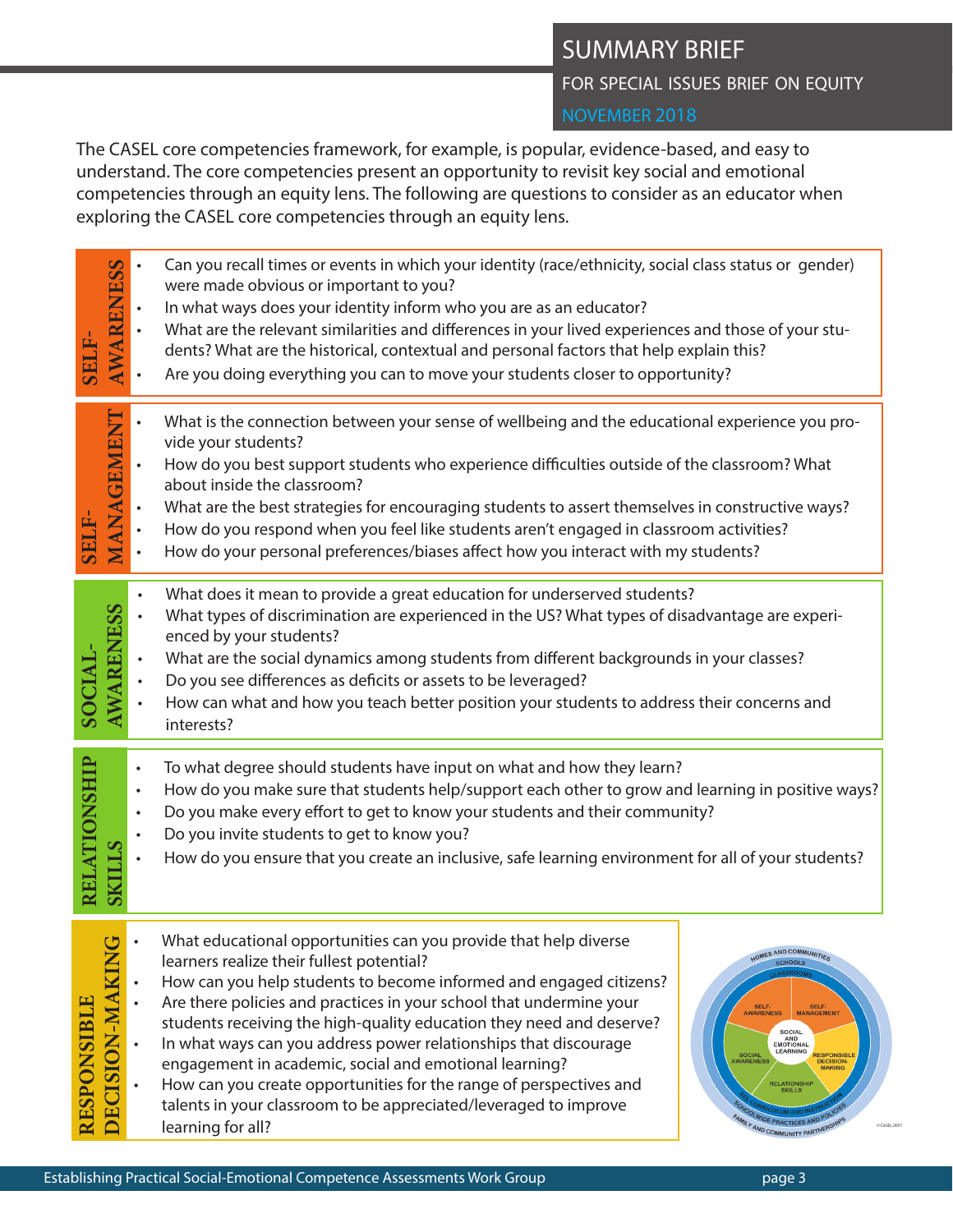# **Driving Educational Equity by Applying Adult SEL**

Many educators, district administrators, and state leaders strive for equity in education. *Educational equity* means that all students have access to the same resources and educational rigor despite race, gender, ethnicity, language, disability, family background, or family income. Multiple barriers stand in the way of achieving equity, including school resource allocation, existing community inequities, and biased perspectives. Educators and education leaders do not have total control over these factors. However, they do have control over how they view themselves, their students, the school community, the world, and how they act on these perspectives.

When we reflect on our existing views, assumptions, and perspectives, we employ components of two SE competencies: *self-awareness* and *social awareness*. Reexamining our perspectives on the intersections between our sense of self and how society may view us and those around us, is fundamental to creating educational equity, for two reasons.

- 1. It allows us to consider the world from the viewpoint of someone different from us: *do the students in my classroom have similar opportunities and experiences that I did when I was growing up? If not, why?*
- 2. Reexamining perspectives can lead to action. We see the world differently, which prompts us to change. *My students have had different opportunities and experiences than me – how can I address and empathize with their needs?*

Educators and leaders who employ adult SE competencies are equipped to influence lasting changes to address inequities at the community, district, and State levels.

# **Advancing Transformative SEL: Promising Approaches in Schools**

Schools should embody values, norms, and practices specific to their local communities. As communities change, so too do schools. In many schools across the country, educators already work to foster a sense of community and appreciation for students' backgrounds. Efforts such as transformative SEL, which seek more equitable educational experiences for all students, can support these efforts at scale. The examples in the table highlight practices to promote transformative SEL in schools.

| <b>Cultural Integration</b>                         |                                                                                                  |  |  |
|-----------------------------------------------------|--------------------------------------------------------------------------------------------------|--|--|
|                                                     | Connect student's cultural assets to academic concepts and skills, such as designing history     |  |  |
|                                                     | lessons that resonate with students' backgrounds.                                                |  |  |
| ٠                                                   | Encourage student reflection on their own lives and society.                                     |  |  |
|                                                     | Support student cultural competence by facilitating learning about their own and other cultures. |  |  |
| <b>Classroom Community Building</b>                 |                                                                                                  |  |  |
|                                                     | Conduct morning meetings.                                                                        |  |  |
| ٠                                                   | Set individual and classroom goals and expectations.                                             |  |  |
| ٠                                                   | Engage in collaborative problem solving.                                                         |  |  |
| <b>Promoting Ethnic-Racial Identity Development</b> |                                                                                                  |  |  |
| ٠                                                   | Recognize and assess the impact of one's beliefs and biases.                                     |  |  |
|                                                     | <b>Understand one's strengths</b>                                                                |  |  |

- 
- Ground and affirm one's cultural heritage(s).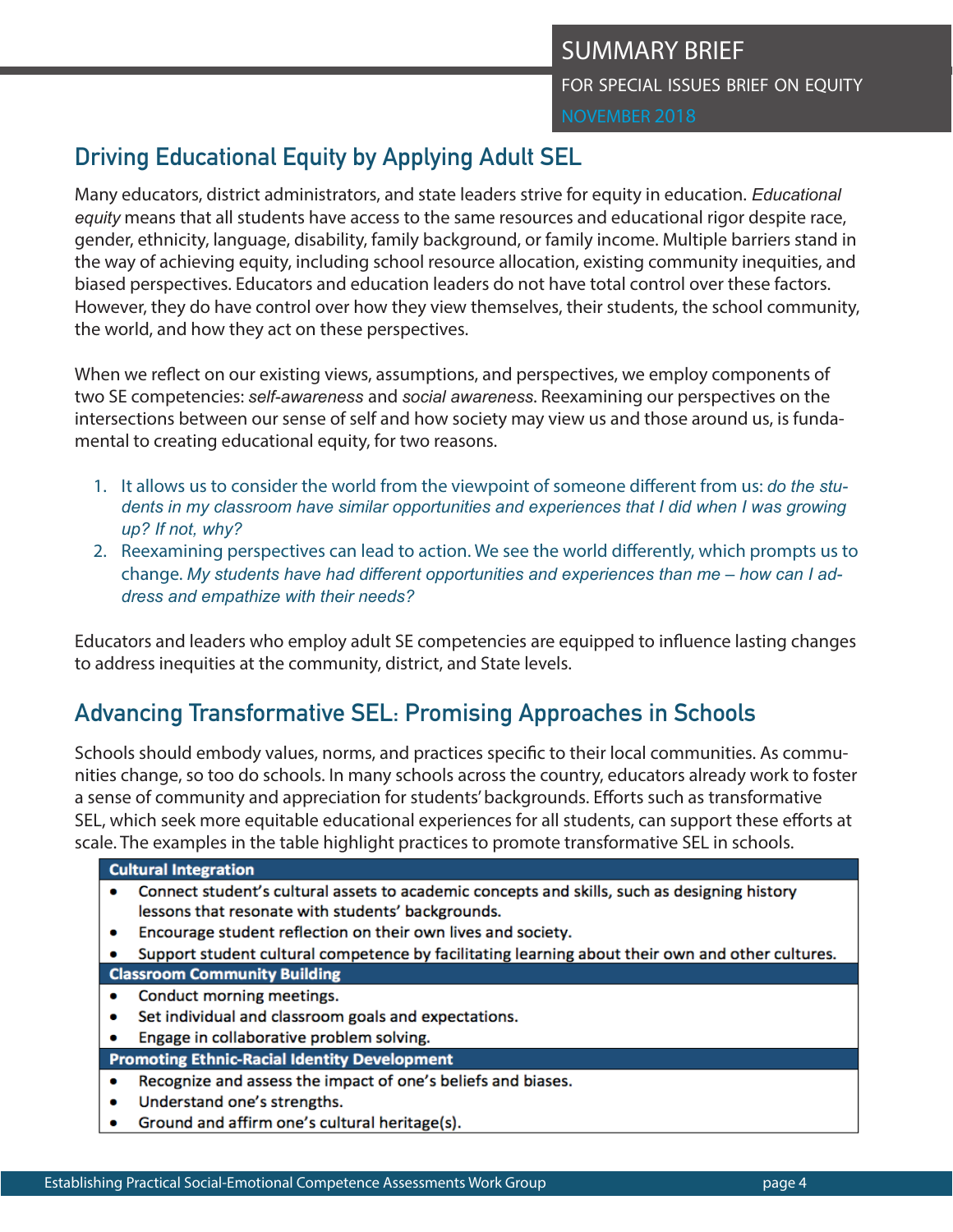## **Implications for Assessment**

To ensure that practitioners and researchers measure SEL appropriately and ethically, assessment tools must be designed in a culturally responsive, strengths-based way. As the field of practical SEL measurement advances, leaders in the field should make the following considerations:

## **CAPTURE CULTURAL ASSETS.**

- Framing student behaviors and skills in a deficit-oriented manner can do more harm than good. For example, a student who has experienced any kind of discrimination may use coping skills or code-switching to navigate social relationships; existing SEL assessments do not yet fully capture these variations. Some existing validated assessments, especially in the social psychology and identity literature, include perception items that capture students' cultural assets in a sensitive way.
- Key questions to consider: How can notions of SE competencies be expanded to include the multiple orientations, skills, and abilities of students from diverse backgrounds? What are some ways that students can demonstrate their growth in SEL through multiple means? What are these means?

### **CONSIDER CONTEXUAL FACTORS**

- Environment, race/ethnicity, language, and culture greatly influence the way that students respond, make decisions, and perceive themselves and others. In a welcoming learning environment, educators should provide students with opportunities to collaboratively learn from the perspectives and experiences of others.
- Key question to consider: What are the key features of learning environments that make students, especially those farthest from opportunity, feel safe and supported? How can educators create spaces where students feel comfortable making mistakes in SEL and learning from those mistakes?

### **FOCUS ON ADULT SEL**

- Educators shape how students experience school every day. Therefore, educator social and emotional competencies strongly impact how students experience school and can influence how students develop socially, emotionally, and academically.
- Key questions to consider: What supports are necessary for educators to examine and address their own biases? When these supports are in place, how can educators use SEL to more effectively interact with and facilitate the growth of students from diverse backgrounds?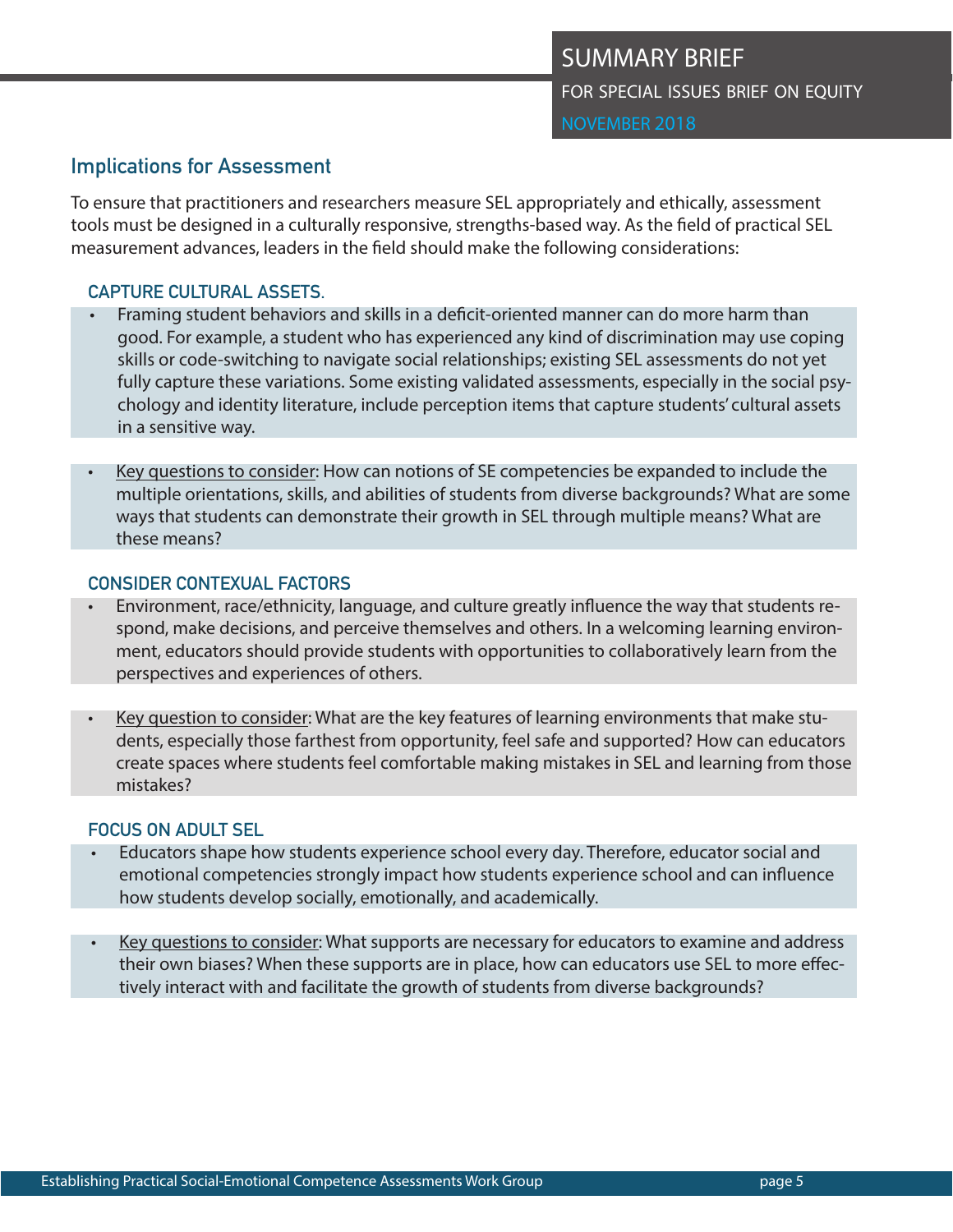# **About the Original Authors**



## **ROBERT J. JAGERS CASEL**

Dr. Robert J. Jagers is CASEL's vice president of research. Prior to joining CASEL, he was a faculty member in the Combined Program in Education and Psychology at the University of Michigan, a Co-PI of the Center for the Study of Black Youth in Context (CSBYC), and the founding director of Wolverine Pathways, a university-sponsored diversity pipeline program for qualified secondary school students. Among his various CASEL duties, Dr. Jagers is leading work with partner districts to explore how social and emotional learning can be leveraged to promote equitable learning environments and equitable developmental outcomes for students from historically underserved groups.



### **DEBORAH RIVAS-DRAKE University of Michigan**

Dr. Deborah Rivas-Drake is a Professor of Psychology and Education at the University of Michigan, where she is also a Faculty Affiliate of the Center for the Study of Black Youth in Context and Faculty Associate in Latino/a Studies. Her research focuses on ethnic and racial processes in youth development. Together with the CASA Lab, Dr. Rivas-Drake is exploring how schools, families, peers, and communities influence the development of ethnic and racial identity, and how such identities shape youths' academic and psychological outcomes.



## **TERERA BOROWSKI University of Illinois at Chicago**

Teresa Borowski is a graduate student at the University of Illinois at Chicago (UIC) in the Community and Prevention Research Ph.D. program in the Psychology Department. She works as a research specialist with the UIC Social and Emotional Learning Research Group and with CASEL's research team. Prior to UIC, Teresa worked as a research assistant on a National Science Foundation project at the University of Illinois at Urbana-Champaign, as a research experimenter and observer in the Infant Cognition Lab, and for the Learning and Memory Lab at the Beckman Institute for Advanced Science and Technology.

# **About the Adapters**

*We are grateful to the American Institutes for Research (AIR) team for their adaptation of this brief and efforts to enhance its utility for practitioners. AIR conducts and applies the best behavioral and social science research and evaluation towards improving people's lives, with a special emphasis on the disadvantaged.*

## **ELIZABETH NOLAN American Institutes for Research**

Elizabeth Nolan is a research associate at AIR. Her research explores the conditions and policies which lead to equitable, supportive school climates and opportunities for holistically defining school success.

## **ELENA SAAVEDRA American Institutes for Research**

Elena Saavedra is a digital design strategist consultant. Her work focuses on developing user-centered material for learning and training purposes. Her past projects have included developing training materials on SEL for school personnel and implementing a design-thinking approach in the development of a collaborative forum for the U.S. Department of Education.